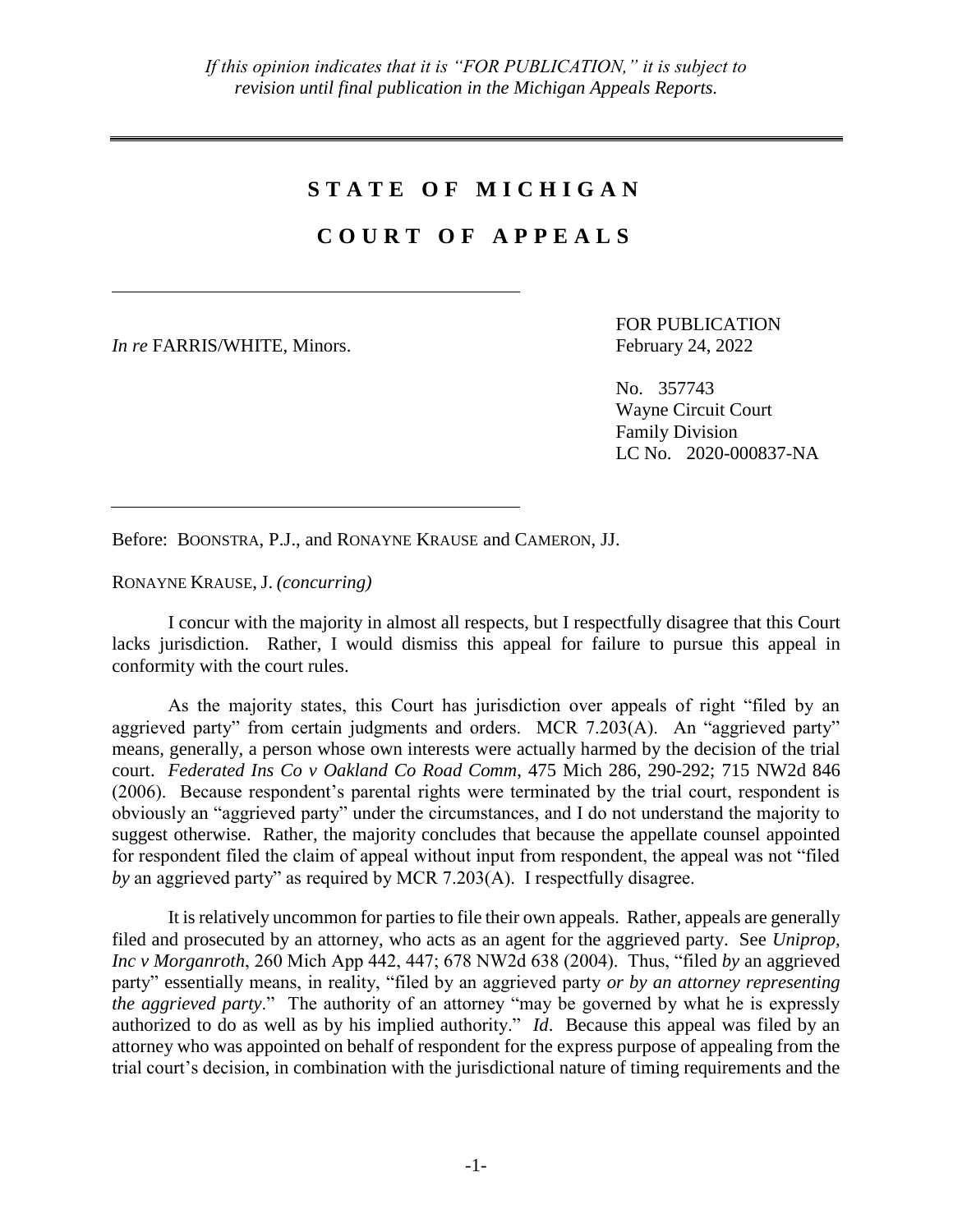commonality of attorneys claiming appeals on behalf of their clients, I would conclude that appellate counsel here clearly had the implied authority to file the appeal in this matter.

I understand why the majority concludes that appellate counsel should not have been appointed. Because respondent did participate at one point and was aware that trial counsel had been appointed on his behalf, he may have been entitled to assume that his trial counsel would stay the course despite respondent's absence. See *In re Collier*, 314 Mich App 558, 571-572; 887 NW2d 431 (2016). However, notwithstanding respondents' right to representation, respondents bear some responsibility for pursuing that right, and that right may be waived through respondents' conduct. See *In re Hall*, 188 Mich App 217, 221‐ 222; 469 NW2d 56 (1991), discussing former MCR 5.915(B)(1), which is now substantively located at MCR 3.915(B)(1). By the time appellate counsel was appointed, respondent had clearly waived any right to such appointment. Nevertheless, it is commendable that the trial court and the involved attorneys sought to protect respondent's rights by appointing appellate counsel and filing this appeal. Furthermore, critically, the appointment actually occurred. Having been appointed, whether rightly or wrongly, appellate counsel necessarily had the implied authority to claim an appeal by right on behalf of respondent, even in the absence of express direction from respondent. Therefore, I consider it irrelevant whether the appointment was proper, and I would conclude that this appeal was "filed by an aggrieved party" within the meaning of MCR 7.203(A).

Conversely, as the majority also points out, appellate counsel was unable to contact respondent during the pendency of this appeal. Trial counsel had likewise been unable to contact respondent for several months by the time trial counsel filed a request for appellate counsel, so appellate counsel did not even have second-hand direction from respondent. I cannot conclude that appellate counsel's implied authority extended to prosecuting the appeal without *any* input whatsoever from an absent client, and respondent's rights do not extend to relying on the appointment of appellate counsel. Indeed, in the absence of any input from respondent, it is impossible to know whether respondent even *wants* to retain his parental rights—or, as was speculated in the trial court, whether respondent is even still alive.

I note that appellate counsel's efforts to pursue this appeal were commendable. However, I would conclude that it was *not* within appellate counsel's implied authority to pursue the appeal beyond the initial filing; and with no input from respondent, pursuing the appeal was also not within appellate counsel's express authority. I would therefore treat respondent's *brief* as not having truly been filed on his behalf. In other words, I believe this Court should treat respondent as having failed to comply with the requirement of MCR 7.212(A)(1)(a) that "[t]he appellant shall file . . . a brief with the Court of Appeals." As a result, I believe that the appeal should be dismissed pursuant to MCR 7.216(A)(10) for "failure of the appellant  $\dots$  to pursue the case in conformity with the rules."

I recognize that the majority and I arrive at the same outcome, and our paths to that same outcome may appear to be a distinction without a difference. However, I regard the distinction as of grave importance, because a lack of jurisdiction deprives this Court of the power to consider the matter at all and is therefore deeply fundamental. I consider it inimical to the core principles of our legal system to foreclose consideration of a matter on what is effectively a pure technicality of whether a document was signed by a party personally or by an attorney who had been expressly appointed for the purpose of appeal. Even though respondent waived any right to representation,